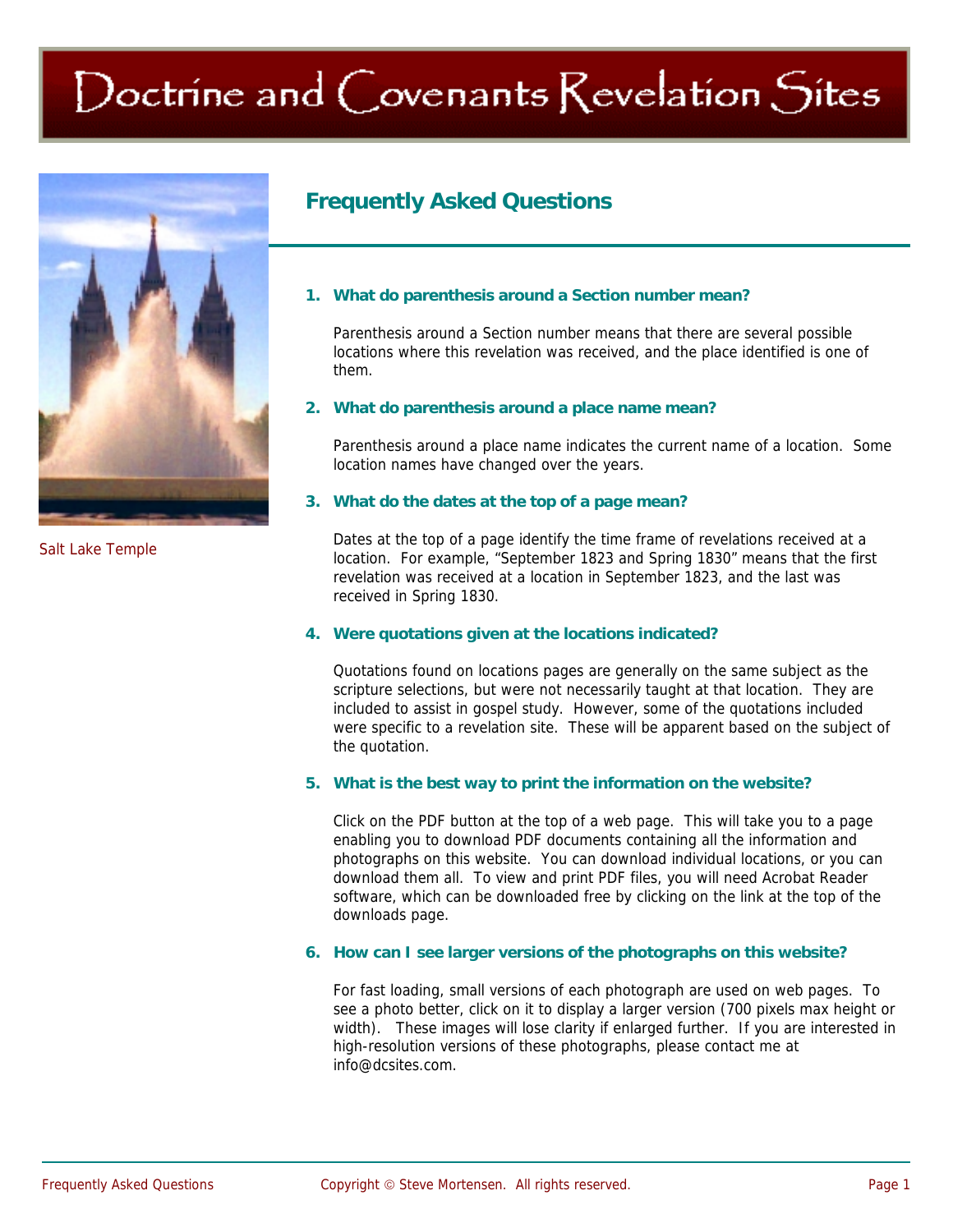

Kirtland Temple

#### **7. What limitations are there on use of these materials?**

 By downloading Doctrine and Covenants Revelation Sites, you agree to be bound to the following restrictions: A) you may use photographs and documents for non-commercial, incidental purposes only. This includes lessons, firesides, and gospel study; B) you may NOT use these materials for any commercial purpose without written permission from the copyright holder. The copyright holder retains all legal rights to these materials.

#### **8. Were the Doctrine and Covenants revelations received exactly where they are identified in these materials?**

 Most Doctrine and Covenants revelations were received at or very near the locations identified. However, there are some cases where the exact location is unknown because; a) historical records suggest a general area only, b) they may contain differing recollections as to location, or c) the record may be silent on the subject. In these cases, I evaluated a variety of historical resources and experts on LDS Church history, and identified the locations having the highest probability based on current information. It is possible that future research will further improve the accuracy of this information.

#### **9. How reliable is the information found in Doctrine and Covenants Revelation Sites?**

 In light of the limitations described above, recognizing my own limitations as a historian/writer/editor/publisher, and also stating clearly that the LDS Church does not officially endorse this project, I have been pleased to learn that members of the LDS Church Historical Department have found Doctrine and Covenants Revelations Sites to be a reasonably accurate and useful resource. This led to an invitation for me to participate in developing the Historic Sites portion of the Church's new Joseph Smith website.

This is the second edition of Doctrine and Covenants Revelation Sites, which benefits from research and writing I did for the Joseph Smith website. Therefore, I have improved and enhanced the content of this project by correcting minor errors from the previous edition, and providing details not included before. Any errors that remain are my sole responsibility, and I welcome constructive input to aid in further improvement.

#### **10. Where can I get authoritative information about LDS Church history?**

 The official Joseph Smith website at www.josephsmith.net, Church History in the Fulness of Times, and Our Heritage – A Brief History of the Church of Jesus Christ of Latter-day Saints.

#### **11. Who is Steve Mortensen?**

 I am a lifelong member of the Church of Jesus Christ of Latter-day Saints, and a descendant of Willie and Martin Handcart Company pioneers. Born and raised in Southern California, I served a mission to Argentina in the early 1980s. My wife and I married several years later, and we now have 4 wonderful children. Our family lived in upstate New York for four years. After attending the Palmyra Temple dedication, I was an ordinance worker there for a year. I became enamored with Church history while living in the Cradle of the Restoration, and often visited Church history sites. My interest has never waned. Professionally, I've worked in technical sales and marketing for about 20 years. In the Church, I've served in many callings, and find my greatest enjoyment in teaching the gospel. My family and I currently reside in Southern California.